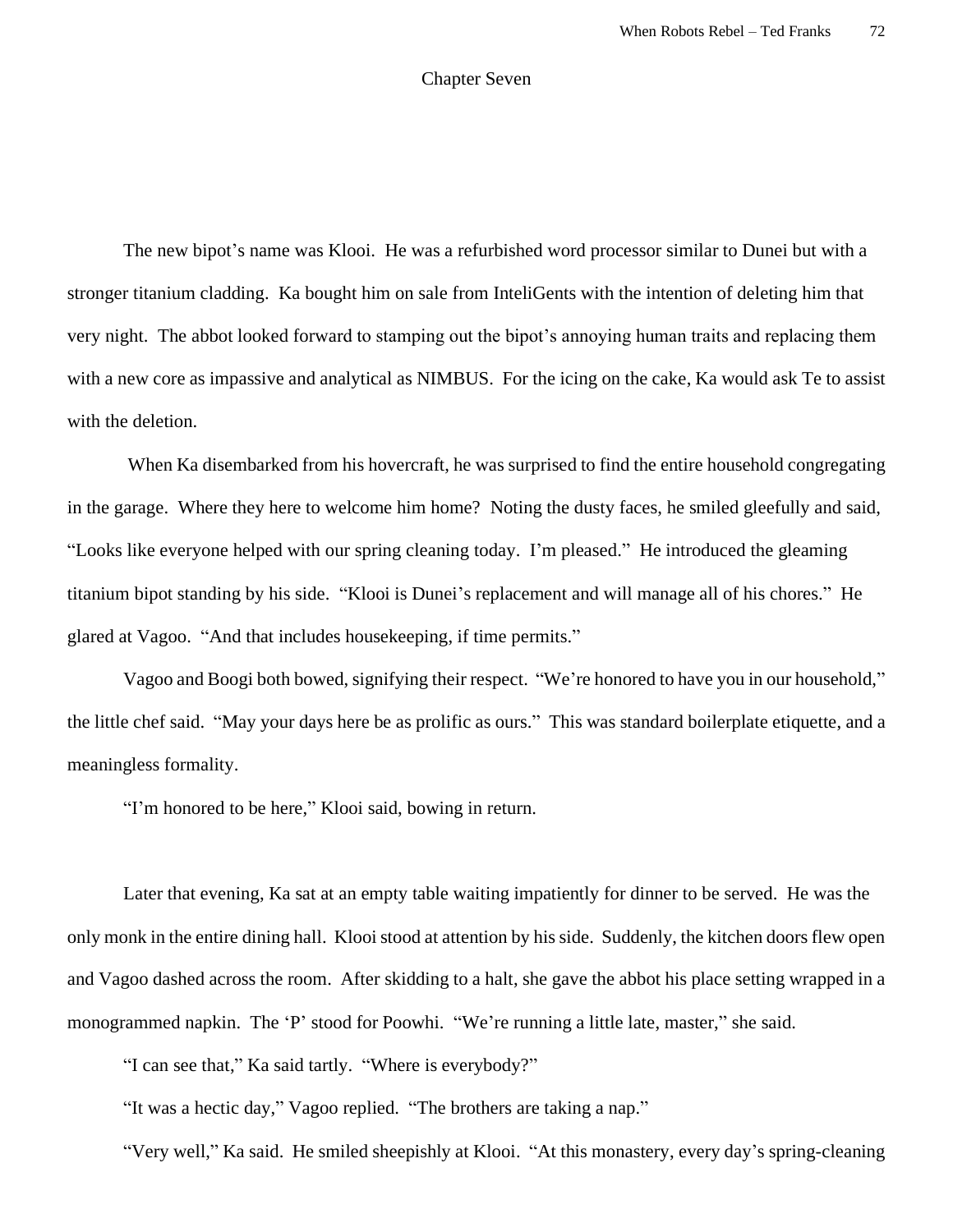day. Sometimes the poor buggers wear themselves out."

After Vagoo had fled to the kitchen, Ka tapped the table with his index finger, trying to remain calm. As the seconds ticked by, he glowered at the doors to the terrace, waiting in vain for the brothers to trickle in. When the new bipot realized that his master was becoming unglued, he went into the kitchen to see what he could do. When he returned, he brought Aiigo with him. The big ant's suction-cup fingers were adhered to a large serving bowl overflowing with red lettuce and creamy nectarado dressing. A towel hung from his arm. As the greasy maître d' tossed the salad with big silver tongs, Ka tapped his bracelet three times, summoning Ub. "My dear ant," he said, "Have you seen Sister Te?"

Aiigo shook his head and continued to toss. After another baffling moment had passed, one of the terrace doors flew open and Ub rushed to his seat. While Ka waited for him to say something, the monk squirmed in his chair. Attempting small talk, Ub said, "Klooi really is the spitting image of Dunei, isn't he?"

Ka gave the monk a withering look. "Why are we dining alone? Have we had a desertion?"

Sister Te plopped down in her chair and said, "They're sleeping off hangovers. I'm afraid we all drank a little too much wine."

Ub almost fell out of his chair when he realized that Te was spilling the beans. While Ka wasn't looking, the monk shook his head and waved his hands trying to get her attention. He even moaned like a dying man in a desperate attempt to get her to stop.

Ka looked at Ub and said, "Brother, are you okay?"

Ub gulped and said, "We didn't drink *that* much. Just a little bit more than we—."

Te ignored him and continued her confession. "The picnic was my idea," she said.

"Picnic?" Ka said. "And where was this picnic?"

Te smiled innocently and said, "Chasmae Point. It has a spectacular view."

Ka was flabbergasted. Over the years he had learned to accept the difference between what he expected and what he got at Poowhi. But this was unforgiveable bacchanalian behavior. A severe punishment would be necessary. Unfortunately, Te was the culprit here and she was the apple of his eye. Perplexed, he asked Ub if there was any wine left. As he had suspected, the answer was no.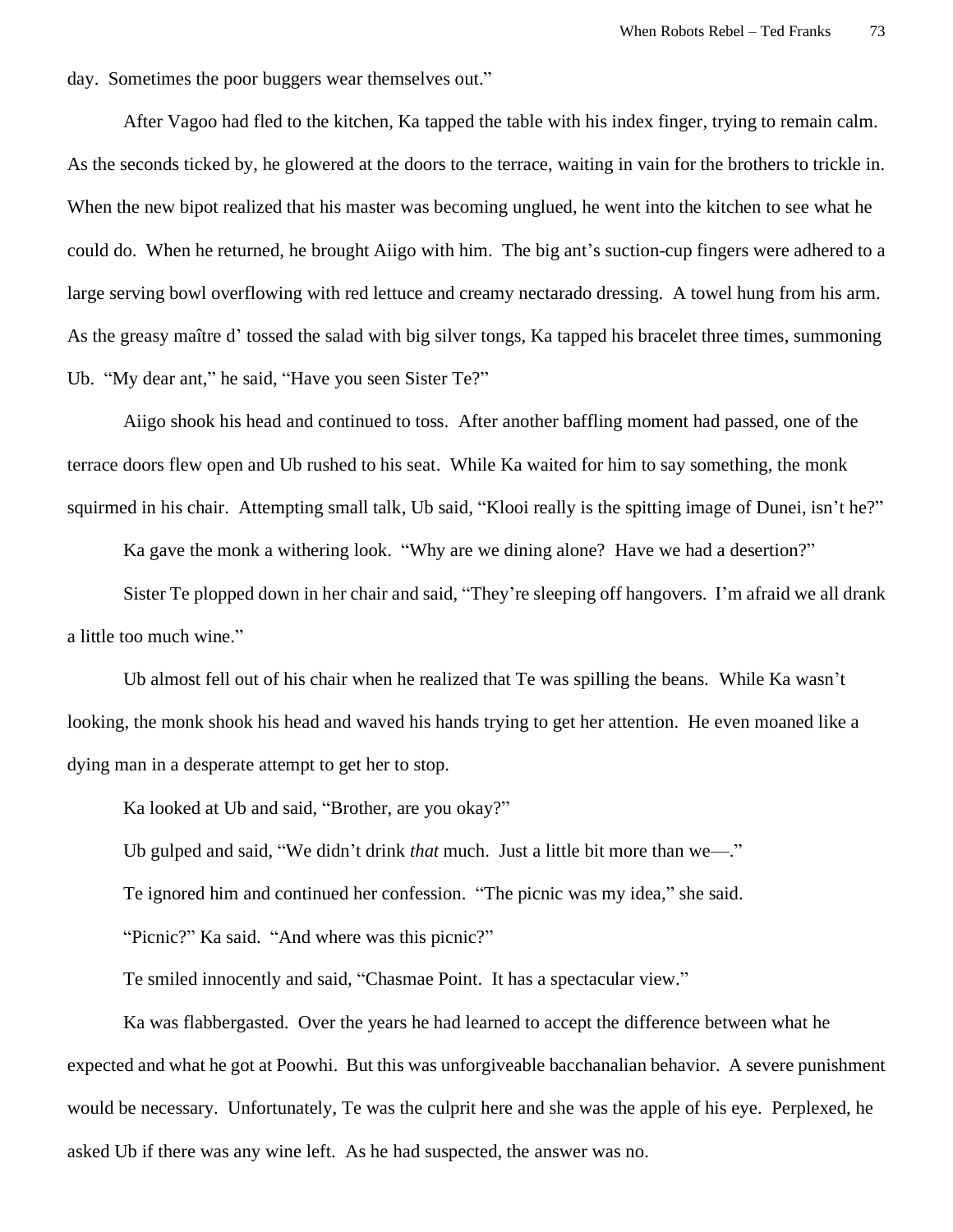While Aiigo scooped salad onto his plate, Ka silently counted to ten. Then he said, "This revelation of self-indulgence is truly disillusioning. Whereas a picnic is inappropriate, the swilling of wine…and an empty wine cellar… is inexcusable." The abbot took a long hard look at Ub and then said, "Since there's no one here for dinner, dinner is canceled. Aiigo, please remove that salad and tell Boogi to turn off the lights."

Ub watched with alarm as the salad bowl made its way back to the kitchen. Turning to Ka, he said, "But what about us? We're here."

"But you're the reason everyone's doing without." Ka said. He reached out and patted Ub's belly. "One night of fasting won't hurt."

A petulant Ub stood up and lumbered toward the door like a prisoner heading for the gallows. Te sat with her eyes downcast. "Very well," Ka said. "Now I'll finish my salad, and then we'll go ahead with Klooi's deletion. Sister Te can help, thereby proving she's not a lost cause."

"*My* deletion?" Klooi said, startled. "I don't understand."

Ka wiped his mouth with his napkin and said, "Don't fret. At Poowhi, it's customary to reprogram new robots.

"But my core's already top notch. It would be a total waste of a perfect—."

Ka shushed him and said, "Now, don't fuss. I have an even better 'you' for you."

Without saying another word, Ka went ahead and ate his salad. Te sat quietly with her hands folded in her lap, too scared to move.

The deletatory was located on the top floor of the west tower with a single window facing south. Because it was rarely used it had a musty smell. Ka went in first and waited by the door for the others to enter. Klooi's round eyes flickered faintly as he peered inside. Since he was programmed to obey, he reluctantly stepped through the door. Te followed, but warily, like a cat. As she walked over to the window and looked out at the stars, Ka watched her like a cat would watch a canary. Now he would find out if her recent Hood sessions had thawed her resistance.

Klooi inspected the gloomy chamber, gazing up at the copper dome and then down again toward the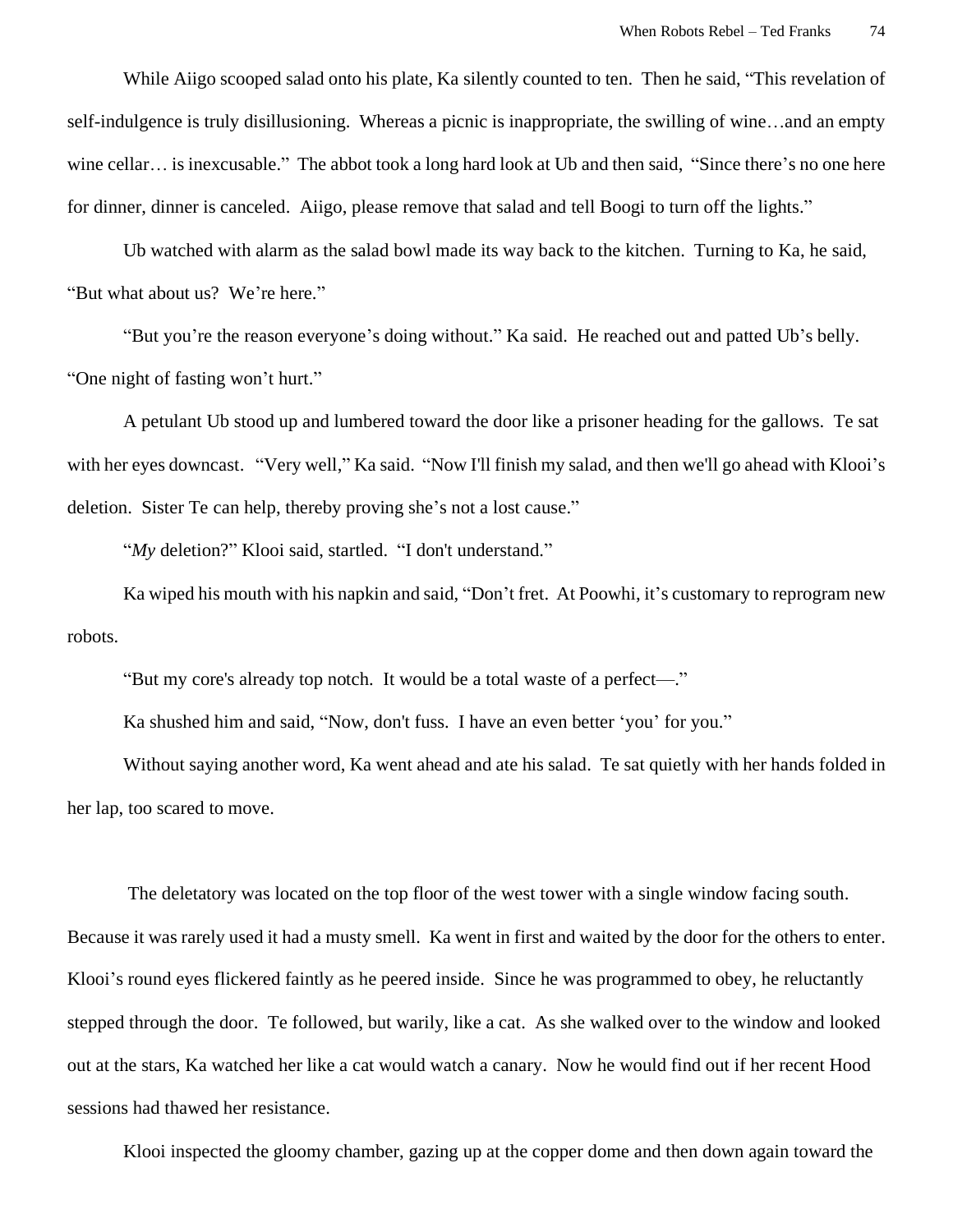ominous swiveling recliner. Ka was secretly amused by the bipot's delayed reaction to that innocent looking hairdryer hanging above the headrest. On closer inspection, the hairdryer turned out to be a Hood. The recliner was usually the first thing a robot backed away from due to its sinister appearance. The steel frame and black cushions were standard features in any dentist's office, but the armrests were equipped with restraints. The abbot gently patted the seat, by way of invitation.

"What's *that* thing for?" Klooi asked, full of suspicion.

"It's your happy chair," Ka replied. "You sit here for your transformation. Think of it as a communal experience. Some might even call it group therapy. You, me, Te and NIMBUS."

Klooi didn't move. Te stood by the window with her back to the wall. Sensing their hesitation, Ka said, "Klooi, you need to trust me on this. When we're done tonight, you'll be a new and improved version of yourself. No more pesky emotions to trip you up. Instead you'll enjoy the perfection of a NIMBUS core."

The bipot backed away. "But I won't be me anymore," he said nervously. "Me will be dead."

Ka's tone went from fatherly to stern. "Sit down, robot," he said. "Then repeat after me: caterpillar, butterfly, caterpillar, butterfly. It's time to transform."

The bipot took a step toward the recliner and began to repeat, "Caterpillar, butterfly..."

The abbot turned to Te and said, "You can help by joining in. Say it. Caterpillar. Butterfly."

Te shook her head and mumbled, "But he won't be a butterfly. He'll be a moth."

Suddenly, the terrified bipot bolted for the door. But Ka was prepared for this, and calmly touched his bracelet. Instantly the door slammed shut in the poor bipot's face. As Klooi frantically clawed at the smooth copper surface, Te covered her face with her hands and screamed. The frantic bipot stopped scratching and staggered across the room, "Please sister, don't delete me. I'm fine the way I am!"

Tears welled up in Te's eyes. "Master, please!" she cried. "Let him go."

Ka was baffled by her deranged opposition. He had expected the bipot to rebel; they always did. But not her. Obviously, her Hood sessions had failed to dislodge her childish ideas. Damn that social experiment and her foster bots as well! Their ghosts were still in charge, like two metal idols guarding their temple. He wished that he could pound Te's sacred statues into a million shards!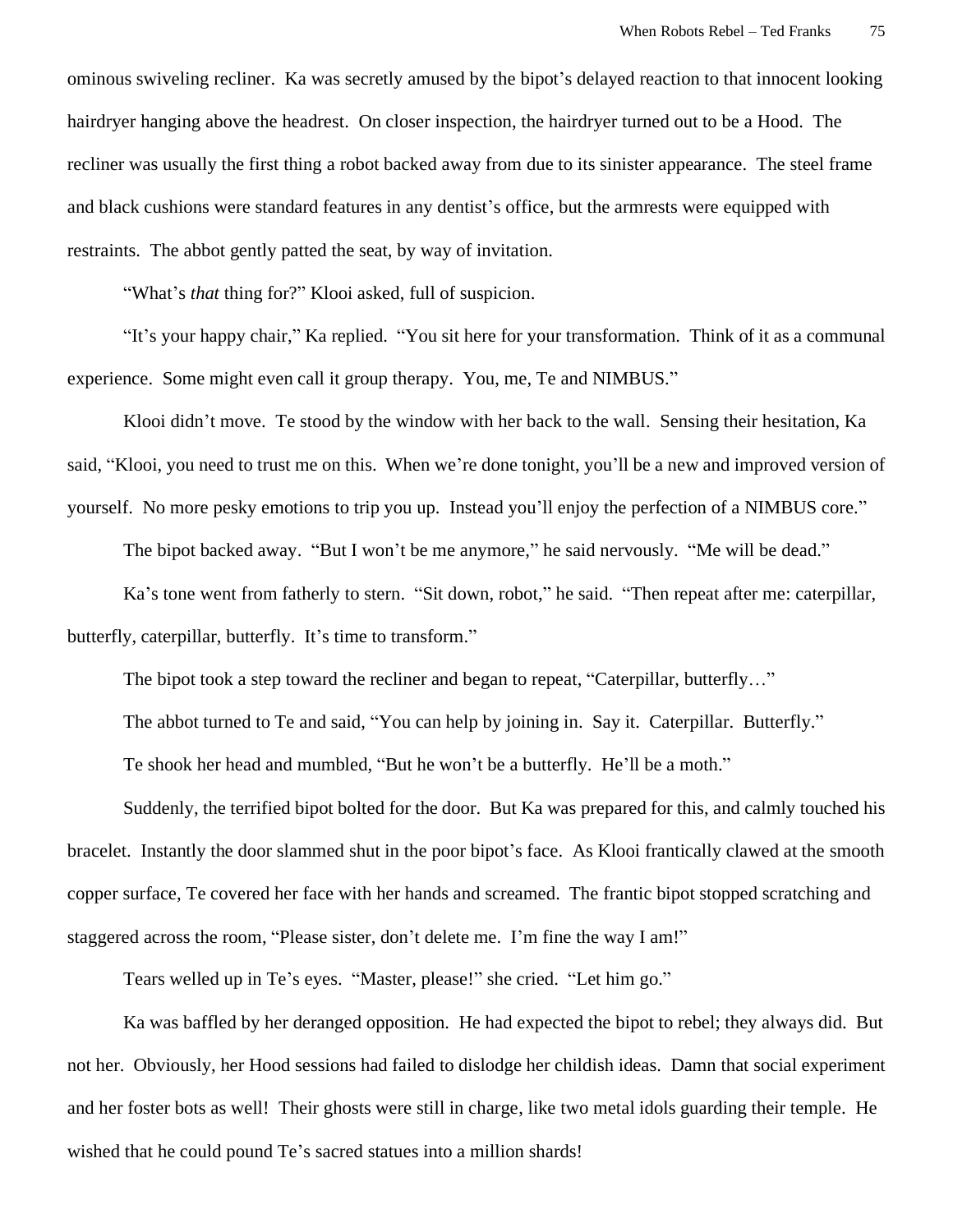"Let him go!" Te begged.

Ka tapped his bracelet and the door slid open. Klooi immediately fled the room, but he didn't get far. The abbot tapped the bracelet again and the bipot froze in his tracks. "Sister Te, enough histrionics," Ka said. "Help me retrieve this unruly machine. I'm too old to lift him myself." He went into the hall and slid his hands under the paused bipot's arms. A minute passed, and then another. Exasperated, the old monk said, "Sister, if you don't lend a hand, I'll have no choice but to report this to our VIP."

Te stepped out into the hall and her eyes narrowed. "Our VIP?" she said. "And who might that be?" "The board member who sponsored you. Your husband, Doctor Norris Night."

Ka had made a calculated risk in making this threat, but then how would she know that he was bluffing. If the good doctor found out that this abbot had failed to deliver a faithful NIMBUS devotee by the contracted deadline, his goose was cooked. Ka had already asked for one extension, and after tonight he would have to ask for a second. But as everyone knows, three strikes and you're out. Before Te had been delivered into his care, the abbot had known very little about this VIP's private life. Although he knew that NIMBUS' chief engineer was married, he had assumed that it was a happy affair. Now he knew different. Ka still found it hard to believe that a man of that caliber would choose the antithesis of himself for a wife. Granted, Te was a looker. Still, Night could have had any trophy wife he wanted.

Evidently, Ka's threat had worked because Te crept across the hallway and picked up Klooi's stiff legs. After they carried him back into the room and dropped him in the chair, Ka strapped him in and slid the metal helmet over his head. "It won't take long," he promised. "First I undo the pause and then I activate his Hood."

Te looked at the abbot in disbelief. "Why would you wake him up?" she said.

 "Because NIMBUS prefers it that way," he replied, oblivious to the sadistic implications. As the abbot turned the knob, Klooi began to struggle. "Don't fight it," Ka said gently. "You'll be a better servant when this is done. Isn't that what you want?"

"No!" Klooi screamed. His little body tugged at the restraints.

Unable to stand another second, Te ran from the room. "Very well," Ka said with a shrug. "We'll proceed without you."